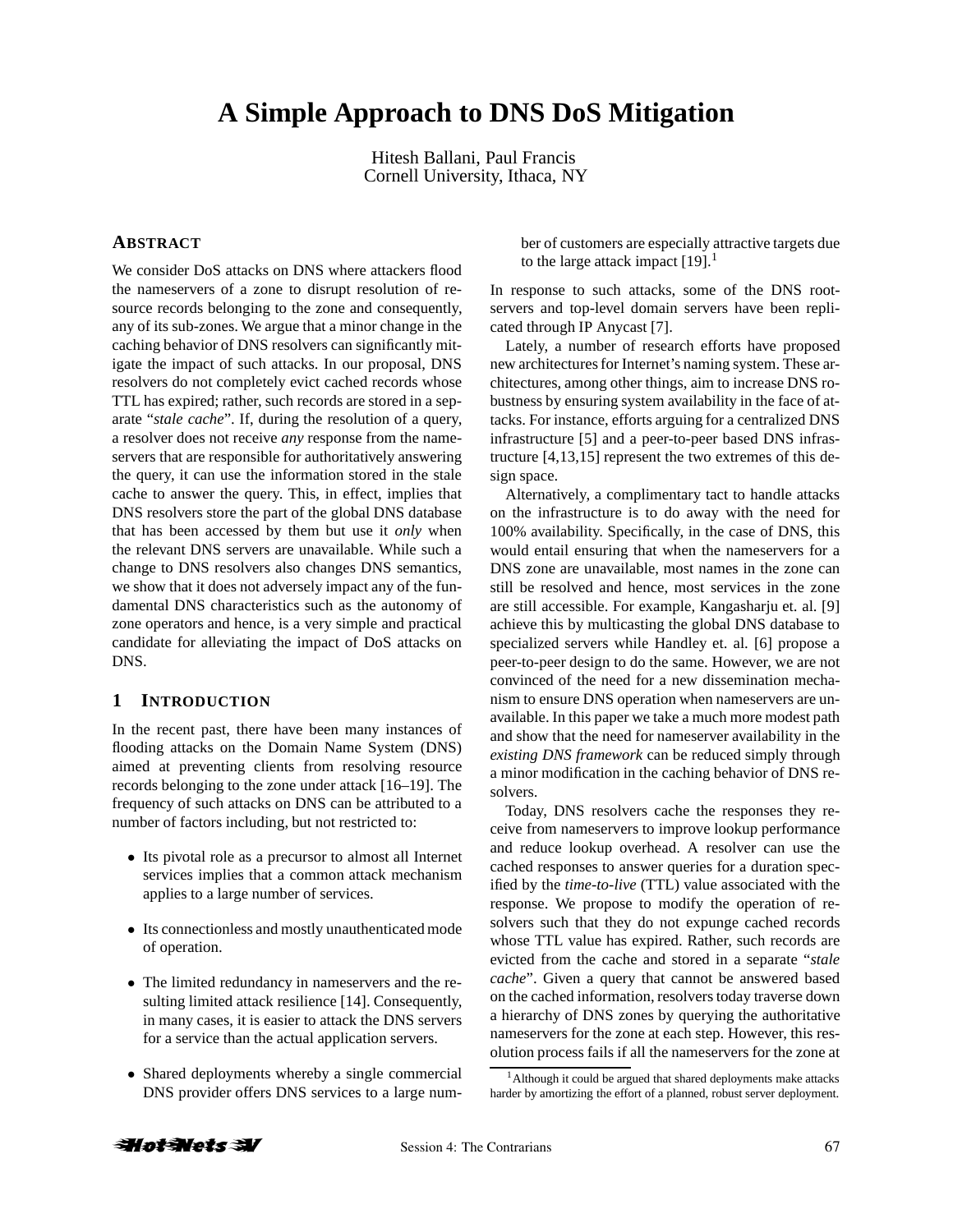any step of this traversal are unavailable. In such a scenario, we allow resolvers to use the information stored in their stale cache to answer the query for the unavailable zone and thus, allow the resolution process to continue.

Modifying DNS resolvers as specified above results in normal DNS operation when resolvers are able to access nameservers; only when all the nameservers for a zone do not respond to the queries from a resolver does the resolver resort to using records for the zone from its stale cache (*stale records*). This modification implies that DNS resolvers store the part of the global DNS database that has been accessed by them and use it when the relevant DNS servers are unavailable. Consequently, while attackers may be able to flood nameservers and overwhelm them, resolvers would still have the stale records to rely upon and hence, DNS availability would be less critical that it is today. We show that the stale cache can be maintained on the disk and hence, our proposal boils down to using disk-space at the resolvers to negate the impact of DoS attacks. Further, our scheme has a number of practical advantages with regards to protection against such attacks; we discuss these in section 3.1.

On the flip side, our proposal changes DNS semantics. For example, zone owners cannot expect the records served by their nameservers to be completely evicted by all resolvers within one TTL period. We analyze problems that may arise due to such semantic changes; the impact of this and other drawbacks of our scheme are discussed in section 3.2. This analysis leads us to conclude that the scheme does not adversely impact any of the fundamental DNS characteristics such as the autonomy of zone owners. Hence, we believe that the proposed resolver modification represents a very simple and practical candidate for alleviating the impact of DoS attacks on DNS.

# **2 A SIMPLE IDEA**

## **2.1 DNS Resolvers Today**

Clients rely on DNS primarily to map service names to the IP addresses of the corresponding servers. Typically, clients issue their queries to a local DNS resolver which maps each query to a matching resource record set (hereon simply referred to as a matching record) and returns it in the response. $<sup>2</sup>$  Each record is associated</sup> with a time-to-live (TTL) value and resolvers are allowed to cache a record till its TTL expires; beyond this, the record is evicted from the cache. Given a query to resolve, a resolver executes the following actions<sup>3</sup>:

- 1. Look up the cache for a matching record. If a matching record is found, it is returned as the response.
- 2. If a matching record is not found in the cache, the resolver uses the DNS resolution process to obtain a matching record. This involves:
	- (a) Determine the closest zone that encloses the query and has its information cached (if no such zone is cached, the enclosing zone is the root zone and the resolver resorts to contacting the DNS root-servers). For example, given an *A* record query for the name *www.cs.cornell.edu*, the resolver determines if records regarding the authoritative nameservers for the zones *.cs.cornell.edu*, or *.cornell.edu*, or *.edu* (in that order) are present in its cache.
	- (b) Starting from the closest enclosing zone, traverse down the DNS zone hierarchy by querying subsequent sub-zones until the zone responsible for authoritatively answering the original query is reached or an error response from a zone's nameservers implies that the traversal cannot proceed. In either case, the resolver returns the appropriate response to the client. Also, all responses (including negative responses indicating error) during this resolution process are cached by the resolver.
- 3. In case the resolution process in (2.b) *fails* due to the inability of the resolver to contact all the nameservers of the relevant zone at any step of the traversal, return a response indicating the failure. Note that the term "failure" refers only to the scenario when the traversal is not completed due to the unavailability of the nameservers of a zone.

#### **2.2 Proposed Resolver Modification**

We consider DoS attacks on DNS servers where attackers flood the nameservers of a zone to disrupt the resolution of records belonging to the zone and consequently, any of its sub-zones. In general, flooding attacks aimed at denying service to clients take advantage of the skewed distribution of functionality between clients and servers. In the case of DNS, the fact that the nameservers for a zone are completely responsible for serving the zone's records and in turn, for the operation of any sub-zones implies that their availability is critical and makes them an attractive target for flooding attacks.

Changing the caching behavior of DNS resolvers so that they shoulder more of the resolution burden, especially when nameservers are unavailable, is possible within the existing DNS framework. To this effect, DNS resolvers should store the responses of the queries they

 $2$ Note that the matching record may not answer the query; for example, it may reflect an error condition due to which the query cannot be answered. Hence, the term 'response'' includes both positive and negative responses.

<sup>&</sup>lt;sup>3</sup>This is a simplification of the algorithm used by resolvers but suffices for the purpose of exposition. See [10] for a more detailed version.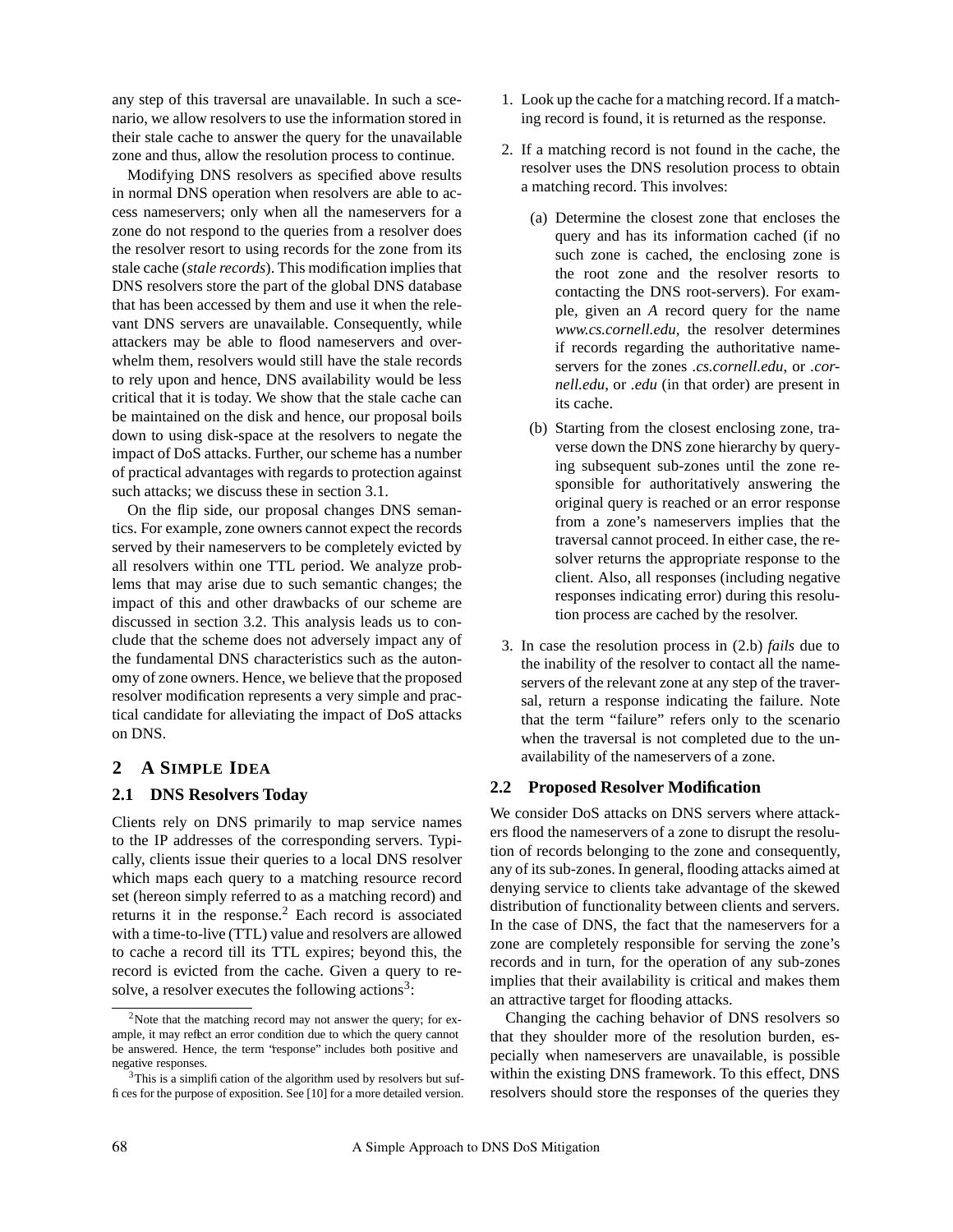resolve beyond the TTL values associated with the respective responses and use stale information if all the authoritative nameservers for a zone are unavailable. Thus, the resolvers have the stale information to rely on, in case the authoritative servers for a zone are overwhelmed due to a flood of requests. More concretely, we propose the following change in the operation of DNS resolvers–

**Stale Cache**: Resolvers do not completely expunge cached records whose TTL value has expired. Rather, such records are evicted from the cache and stored in a separate *stale cache*. In effect, the stale cache together with the resolver cache represents the part of the global DNS database that has been accessed by the resolver.

**Resolving Queries**: In our proposal, the first two steps executed by a resolver when resolving a query are the same as before. Hence, given a query, the resolver attempts to respond to it based on the cached information or through the resolution process. The third step is modified as follows:

3) In case the resolution process in (2.b) fails due to the inability of the resolver to contact all the nameservers of the relevant zone at any step of the traversal, search the stale cache for the required record. If such a record is found, the resolution process in (2.b) can continue based on this stale record.

This modification implies that when (and only when) the authoritative nameservers for a zone are unavailable, the resolver can resort to responses from a previously resolved query.

**Stale Cache clean-up**: Existing resolvers cache the responses to the queries made during the resolution process in step (2.b). In our proposal, these responses are also used to evict the corresponding stale records from the stale cache. For example, during the resolution of the *A* record for the name *www.cs.cornell.edu*, the resolver may query the authoritative nameservers of the zone *.cornell.edu* for the authoritative nameservers of the sub-zone *.cs.cornell.edu*. When a response containing records regarding these nameservers is received, it is cached and is also used to evict any nameserver records for *.cs.cornell.edu* present in the stale cache. Note that this newly cached response will be evicted to the stale cache upon expiration of its TTL value. Also note that all responses (including negative responses) are used to evict the stale cache. For example, a NXDOMAIN response from the nameserver for *.cornell.edu* indicating that the sub-zone *.cs.cornell.edu* no longer exists will also lead to eviction of the existing nameserver record for *.cs.cornell.edu* in the stale cache. Hence, this cleanup process ensures that a record stored in the stale cache always corresponds to the latest authoritative information that the resolver received.

#### **2.3 Stale Cache Details**

From an implementation point of view, a resolver can perform steps (2.b) and (3) of the query lookup concurrently. For instance, continuing the earlier example, while the resolver queries the zone *.cornell.edu*'s nameserver for the nameservers of the subzone *.cs.cornell.edu*, it can lookup its stale cache for information regarding the nameservers for *.cs.cornell.edu*. As mentioned earlier, the information from the stale cache is used only if the resolver is unable to contact all the nameservers for *.cornell.edu* and hence, the latency of the stale cache lookup is not critical. Consequently, the stale cache can be maintained on the resolver's disk.

Given an estimated size of  $\approx$  65GB for the global DNS database [5] and the fact that resolvers maintain the stale cache on their disk, it is not far fetched to imagine that resolvers store responses for all queries that they have issued in their stale cache. In practice, we expect resolvers to assign some maximum storage space for the stale cache and utilize a popularity-based eviction algorithm (for example, LRU) when the space fills up. To come up with a back of the envelope estimate for the required storage space, we consider a week-long DNS trace collected at MIT's border router by Jung et. al. in 2001 [8]. The trace contained  $\approx$ 350,000 distinct names. With an average of 100 bytes for the record(s) of each name, this would amount to 35MB of data. While DNS traffic is bound to have increased since the time this trace was collected, we can safely say that resolvers can store the responses to all queries made by them for the duration of a week with a small amount of storage space.

# **3 DISCUSSION**

A more "clean-slate" approach to make the availability of specific nameservers less critical for the operation of Internet's naming system would be to replicate the entire DNS database at all resolvers and have authoritative nameservers only disseminate the updates for the records in their zones ( [6,9] exemplify two possible approaches to achieve this). However, apart from the likelihood of the dissemination process itself being prone to attacks, any such approach could increase the total DNS overhead many times over, especially in the face of the use of DNS for load balancing purposes.

On a more general note, while most of us agree that DNS is afflicted by a few problems, we think that a majority of them can be attributed to misconfigurations, improper implementations, violations of best current practices, or even a lack of motivation to address them and not to major architectural flaws. For example, problems regarding high lookup latency can mostly be attributed to misconfigurations (i.e. broken and inconsistent delegations) [13] and the long timeouts used by resolvers

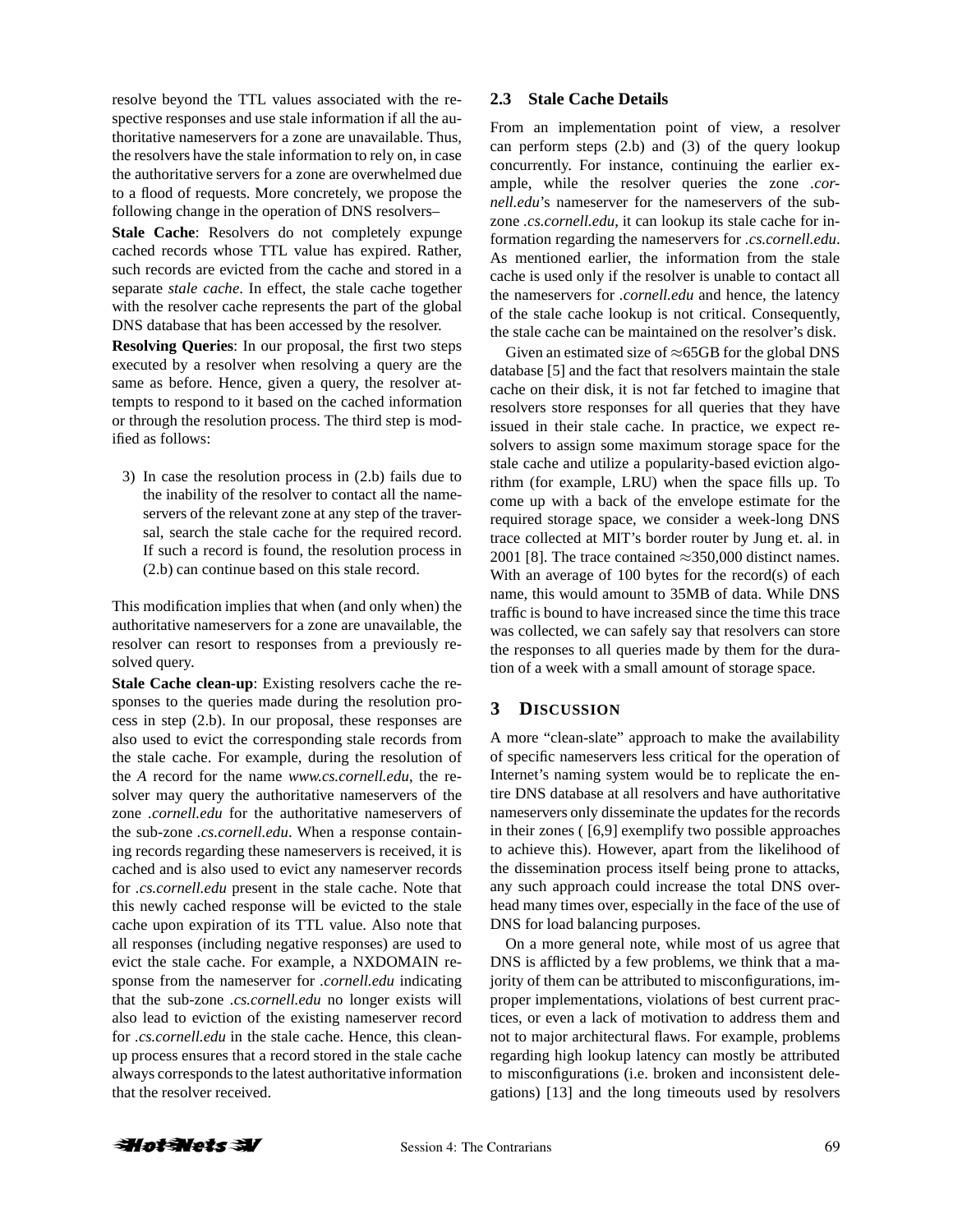in case of errors [12]. Consequently, despite a number of proposals arguing to the contrary [4–6,9,13,15], we do not see a pressing need for an architectural change. Guided by this observation, our proposal represents an exercise in showing how minor operational modifications can address DNS problems; specifically, modifying the caching behavior of DNS resolvers can reduce the impact of flooding attacks on DNS.

In the rest of this section we discuss the advantages of the proposed modification and a few possible objections to it.

## **3.1 Pros**

*DNS Robustness*. The proposed modification ensures that resolvers can respond to queries for a zone even if the zone's authoritative nameservers are unavailable, assuming that the resolver has queried the zone at some point in past and the previous response is present in the stale cache. DNS's hierarchical structure entails that almost all modified resolvers would have information for zones higher up in the hierarchy, such the DNS root-zone and the top-level zones, stored in their stale cache. Hence, the proposal would significantly reduce the impact of DoS attacks on such zones.

As a matter of fact, popularity of DNS names follows a zipf-like distribution [8]. Consequently, stale responses for a large fraction of queries to be issued by a resolver in the near future should already be present in the resolver's stale cache. Thus, having the stale cache in place insures the resolver (and its clients) from DoS attacks against DNS nameservers since a large fraction of queries can, if needed, be answered based on the records in the stale cache.

*Simplicity*. The biggest argument in favor of this proposal as a means of increasing DNS robustness is its simplicity. The proposed scheme:

- *Does not change the basic protocol operation and infrastructure*; only the caching behavior of resolvers is modified.
- *Does not impose any load on DNS*, since it does not involve any extra queries being generated.
- *Does not impact the latency of query resolution*, since the stale cache is utilized only when the query resolution fails.

*Incremental Deployment*. Any single resolver can adopt the modifications proposed in this paper and achieve significant protection from attacks against the DNS servers it and its clients access. Hence, the proposal can be incrementally deployed.

*Motivation for Deployment*. Modifying a resolver is beneficial for the clients being served by the it since the resolver can resolve queries for zones that have been accessed by it in the past even if the nameservers for the zones are not available. Hence, there is motivation for the resolver operators to switch to the modified resolver.

# **3.2 Objections**

*DNS caching semantics and the possibility of obsolete information being used*. The biggest objection against the proposed modification is that it changes the semantics of DNS caching. With the current DNS specifications, a zone operator can expect the records served by the zone's authoritative nameservers to be completely expunged by resolvers within TTL seconds.<sup>4</sup> With our proposal, such records would be evicted to the stale cache. The problem with such an approach is best explained through an example. Let's consider a zone whose records have been updated. Also, consider a resolver that has accessed the zone but not since the update and so, its has the zone's obsolete records in its stale cache. We don't place any bound on the time for which the records can be kept in the stale cache. So, if the resolver needs to resolve a query for the zone at a time when all the zone's authoritative nameservers are unreachable, it would resort to using the obsolete records present in the stale cache.

The problematic scenario described above arises only when all the authoritative nameservers for a zone are unavailable. In such a scenario, existing resolvers would fail to resolve any queries pertaining to the zone or any of its sub-zones (assuming that the records for the subzones are not present in the resolver cache). For the modified resolvers, if the resolver has not accessed the zone since the zone's records were last updated, it would use obsolete information. While this is far from perfect, the small possibility of obsolete information being used seems like a small price to pay for the robustness offered by having a stale cache in place. Also, the possibility of a resolver using obsolete information for a zone is much less for zones that the resolver frequently accesses.

Further, resolvers may choose to apply the modified caching scheme to infrastructure records only. Infrastructure records, as defined by [11], refer to records used to navigate across delegations between zones and include the *NS* records (and the corresponding *A* records) for zones. Past studies show that such records change very infrequently [6,11] and hence, this would further reduce the possibility of resolvers using obsolete information while still providing a large robustness gain.

*Attackers attempting to force the use of obsolete information*. Apart from the possibility of obsolete data being used, there is also the possibility of attackers taking advantage of the stale cache maintained by resolvers to

<sup>&</sup>lt;sup>4</sup>In practice, zone operators need to be more flexible due to a large number of misbehaving resolvers that disregard TTL values and use expired records even though the nameservers for a zone are available [22].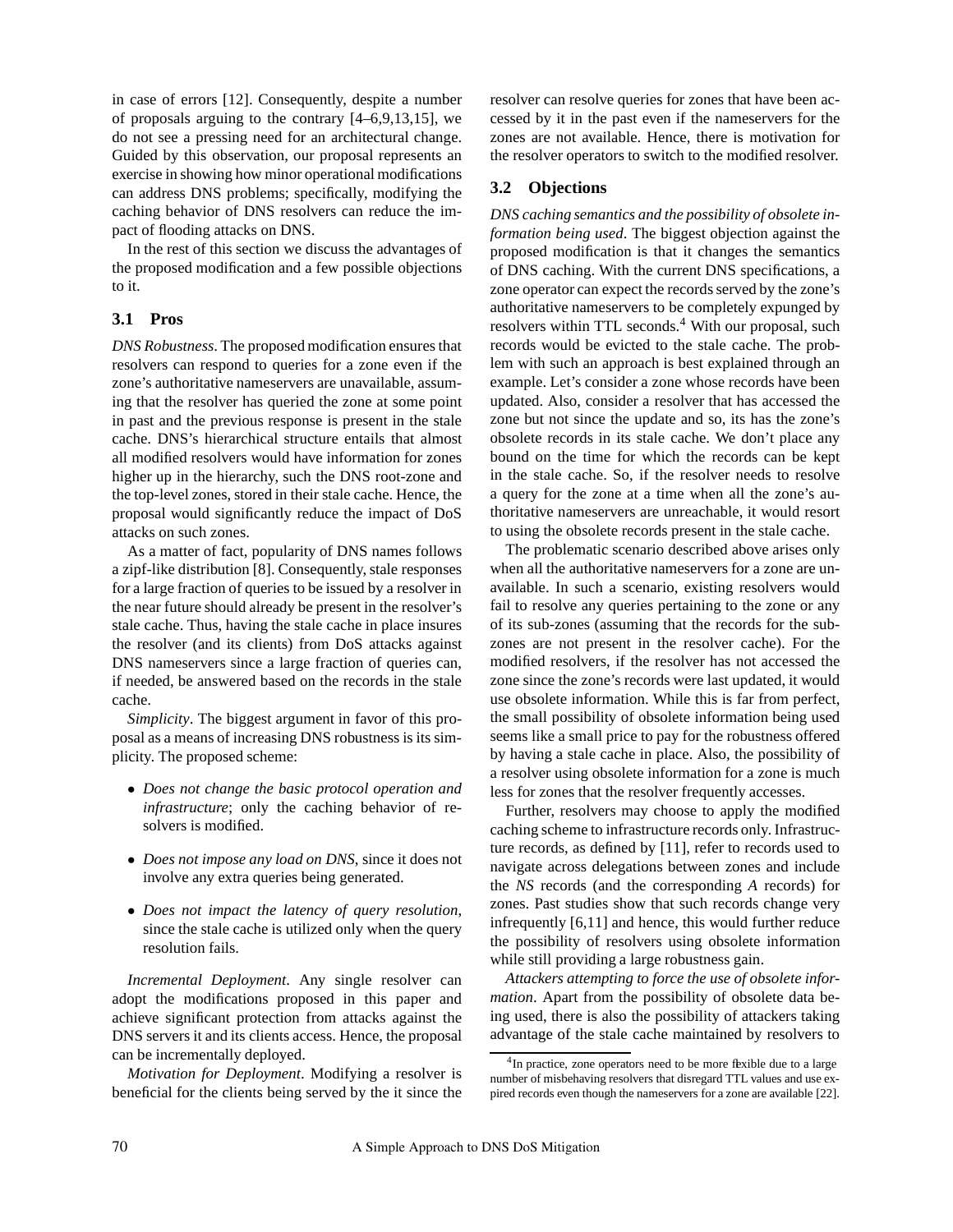force the use of obsolete data. Attackers may keep track of updates to the records of a zone and start flooding the authoritative nameservers for the zone as soon as some of the records are updated. If the attack overwhelms the zone's nameservers, resolvers trying to resolve the zone's records would rely on the obsolete data stored in their stale cache. In effect, attackers can now flood the nameservers for a zone in order to delay the propagation of updates to the zone's records for the duration of the attack. While this is certainly a possibility, we have not been able to imagine scenarios where this would be worse than not being able to access the zone at all (which is the case with the status quo).

*Autonomy for zone operators*. A related concern is that the proposed modification would seem to move autonomy away from zone operators to resolver operators. Allowing resolvers to store records after their TTL value has expired suggests that zone operators do not control the access to their sub-zones; for instance, they could not kill off their sub-zones when they wish to.

However, this is not the case. The fact that we don't modify DNS's hierarchical resolution process implies that resolvers still need to go through the nameservers for a zone in order to access its sub-zones and hence, the autonomy of zone operators is not affected. For instance, let's assume that the operator for the zone *.cornell.edu* needs to kill off the sub-zone *.cs.cornell.edu*. Typically, this would involve zone *.cornell.edu*'s operator configuring the zone's authoritative nameservers to respond to any queries regarding *.cs.cornell.edu* with a NXDOMAIN, implying that no such domain exists. Consequently, a resolver trying to resolve a query like the *A* record for *www.cs.cornell.edu* by traversing down the DNS zone hierarchy would receive a NXDOMAIN response from one of the nameservers for *.cornell.edu* and would forward this to the client that originated the query. Further, this response would be cached and eventually be evicted to the stale cache. Thus, if there are any such future queries at a time when all nameservers for *.cornell.edu* are unavailable, the resolver would still return a NXDOMAIN response.

*Resolution latency in the face of an attack*. In our proposal, if a resolver is unable to reach the authoritative nameservers of a zone, it resorts to using the zone's records in the stale cache. Consequently, the resolver must query each of the nameservers for the zone, wait for the query to timeout (and possibly retry) before it can use the stale cache. With the current timeout values used by resolvers, this would entail a high lookup latency in the face of attacks (i.e. when the nameservers for a zone are unavailable). For example, the default configuration for the BIND8 resolver [21] involves sending queries to each nameserver for 30 seconds with an exponentially increasing period between consecutive retries. So, clients accessing a zone with two authoritative nameservers at a time when both of them are unavailable would need to wait for 60 seconds before receiving a reply. However, most resolvers allow the retry and timeout values to be configured and hence, the lookup latency problem can be solved by using aggressive values for these timers. As a matter of fact, past work has already suggested that these timer values are major contributors to the high lookup latency when errors are encountered [12].

*DoS'ing the application servers*. The proposed modification does not reduce the vulnerability of nameservers to DoS attacks. Consequently, attackers can still flood them so that they are unable to serve (and update) the records of the corresponding zones. Rather, the modification makes the availability of DNS nameservers less critical and hence, significantly reduces the impact of DoS attacks on DNS.

Further, the proposal does not address the general DoS problem and attackers can deny service to clients by attacking the application servers instead of the corresponding DNS nameservers. As a matter of fact, a flooding attack that chokes the network bottleneck for a zone's nameservers is also likely to hamper the availability of the zone's application servers. In such a scenario, there isn't much value to being able to resolve the names for the application servers since clients would not be able to reach them anyway.<sup>5</sup> In effect, this concern boils down to how common is it for application servers and their nameservers to share a network bottleneck. We intend to measure this for nameservers on the Internet as part of our future work.

*Interaction with DNSSec*. The proposal does not have any harmful interactions with or implications for DNSSec. In case the resolver cannot reach the nameservers of a zone and relies on the corresponding records in the stale cache, the records ought to be classified as "Undetermined" by the resolver. <sup>6</sup> Hence, any DNSSec policies expressed by the resolver operator for undetermined records naturally apply to the stale records.

#### **4 RELATED WORK**

A number of recent efforts [4–6,13,15] have proposed new architectures for the next generation Internet naming system that address DNS's performance and robustness problems. Balakrishnan et. al. [1] propose to replace the hierarchical DNS (and URL) namespace with flat identifiers. We show that a minor operational change to resolvers in the *existing DNS framework* can significantly mitigate the impact of DoS attacks on DNS.



 $5$ Note that there is still a lot of value to being able to access the sub-zones when a zone's nameservers are being fboded. For example, being able to access the rest of the name system when the root-servers are being fboded.

<sup>6</sup>Undetermined records correspond to records resulting from a non-DNSSec lookup [20].